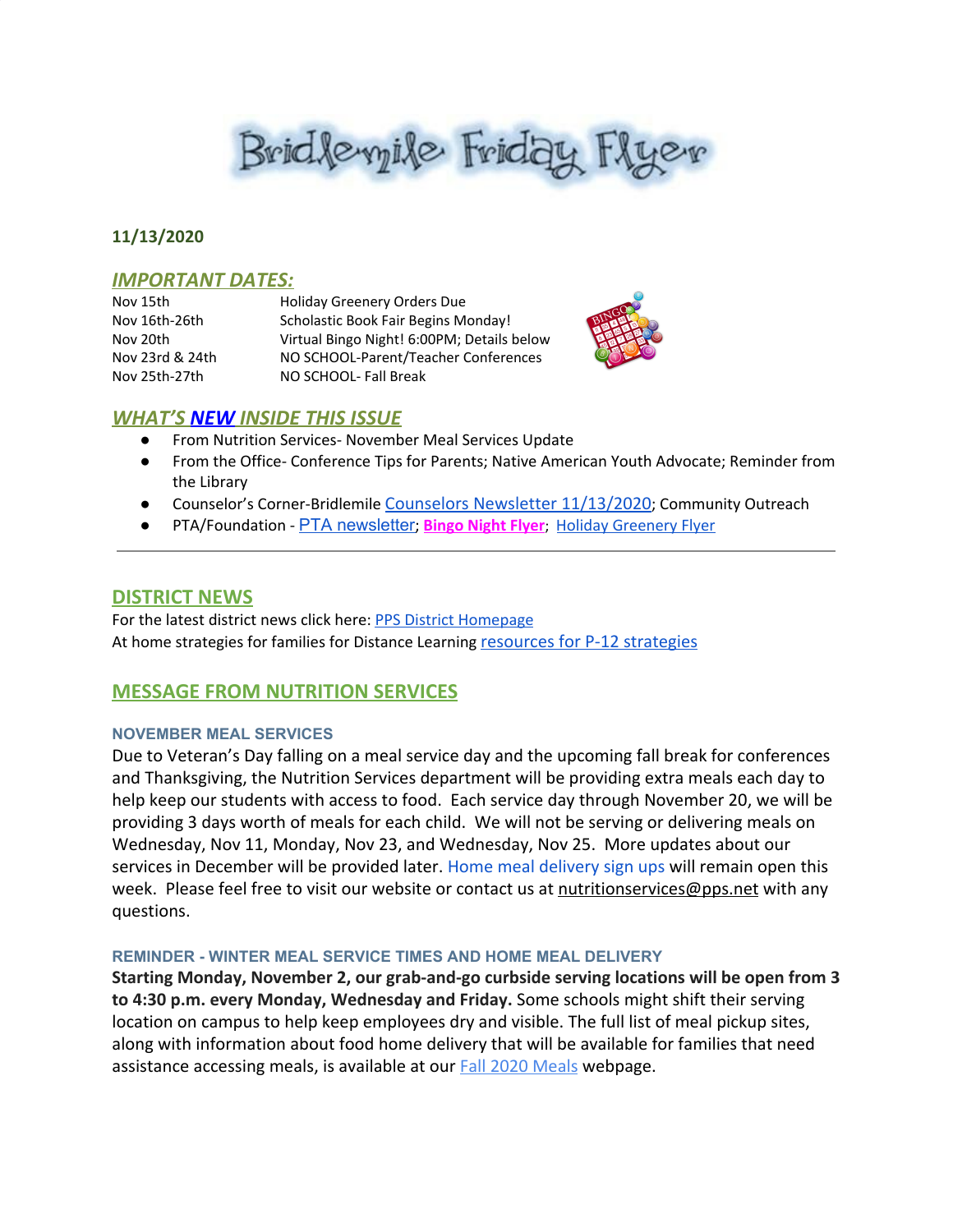# **COUNSELORS CORNER**

This week's counselor Newsletter: [Counselors Newsletter 11/13/2020](https://docs.google.com/document/d/1cLfOStUyioM7hMWvRFqexg4g0RLh_X6n3z5o3njIsyg/edit?usp=sharing) Celebrating Native American Heritage Month!

### **BRIDLEMILE COMMUNITY OUTREACH 2020: Opportunities for Giving** What is **Bridlemile Community Outreach?**

Bridlemile Community Outreach is a program run by Bridlemile School counselors in coordination with administration, staff, and teachers, which provides essential and confidential assistance to students and families. In a normal school year, in addition to helping address the basic needs of all of our Bridlemile families with a weekly **Food Pantry** and **Clothes Closet**, Community Outreach works to ensure students who face barriers to **full participation** at Bridlemile community events, have the ability to take part. Donating to the Outreach Fund helps give all students the same opportunities: family entry to school sponsored evening events, buying a book or two at the book sale, and necessary school supplies, just to name a few. **This year,** we are especially focused on helping provide the **basic and essential needs** of the Bridlemile Elementary School Community. \*Next week we'll be purchasing grocery gift cards.

During this season of gratitude and thanks, please consider donating to the general Bridlemile Outreach Fund here: **[https://my.cheddarup.com/c/bridlemile-community-outreach.](https://my.cheddarup.com/c/bridlemile-community-outreach)** Any donation amount is welcome and appreciated. Thank you for your generosity.

# **FROM THE OFFICE**

**\*\*\*REMINDER: Schedule for Library Book Return** Library book return is on Wednesdays from 12-3pm, and Thursdays and Fridays from 8:30-3:00 pm

**Conferences:** Parent/teacher conferences are a great opportunity to meet your child's teacher and learn about how your child is doing in school. It's also a great time for you to ask questions or talk about any learning-related concerns. Creating a partnership with your child's teacher around your child's learning can make a big difference.



Here are some helpful tips to consider when attending parent/teacher conferences:

# **Parent Teacher Conference Tips**

- [English](https://www.pps.net/cms/lib/OR01913224/Centricity/Domain/42/Parent-Teacher_v3.pdf)
- [Español](https://www.pps.net/cms/lib/OR01913224/Centricity/Domain/42/Parent-Teacher_SPANISH.pdf) (Spanish)
- **•** [Tiếng](https://www.pps.net/cms/lib/OR01913224/Centricity/Domain/42/Parent-Teacher_vietnamese.pdf) Việt (Vietnamese)
- [中文](https://www.pps.net/cms/lib/OR01913224/Centricity/Domain/42/Parent-Teacher_chinese.pdf) (Chinese)
- [Soomaaliga](https://www.pps.net/cms/lib/OR01913224/Centricity/Domain/42/Parent-Teacher_somali.pdf) (Somali)
- [Русский](https://www.pps.net/cms/lib/OR01913224/Centricity/Domain/42/Parent-Teacher_russian.pdf) (Russian)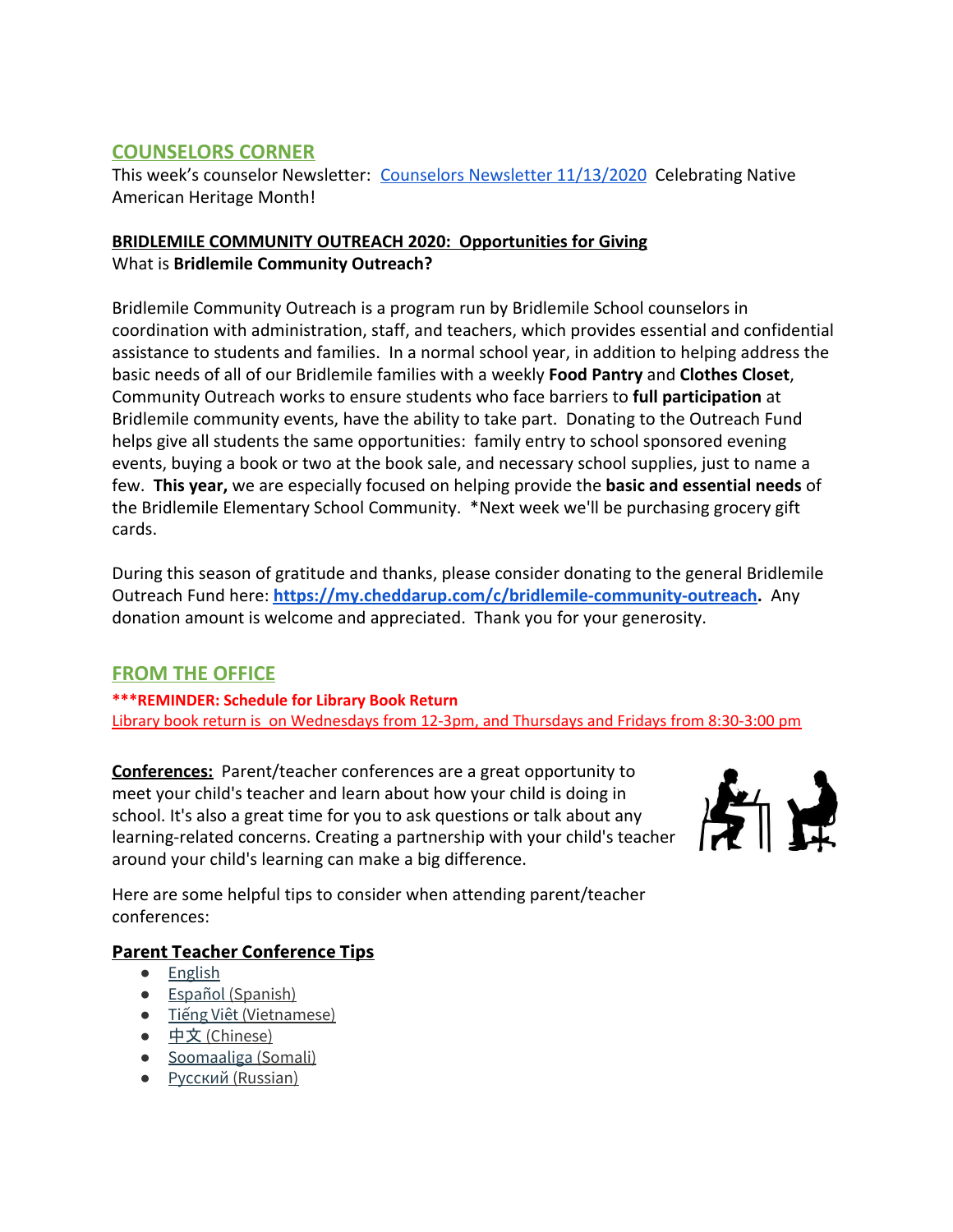### **NAYA- Native American Youth and Family Center**

#### [nayapdx.org](https://nayapdx.org/)

The Native American Youth Center (NAYA) is a family of numerous tribes and voices who are rooted in sustaining tradition and building cultural wealth. They provide culturally-specific programs and services drawing on the strengths of staff and volunteers to provide inclusive programming for Native Americans from infant to Elder.

Youth Advocate Mandy Owen, mandyo@nayapdx.org has been assigned to our school and will be supporting Bridlemile. Her goal is to assist Native American/Indigenous youth, whether they are self-identified or enrolled with a federally recognized tribe, with the following (if applicable):

- Meeting with the youth on a weekly-basis
- Tutoring
- Teaching good study habits
- Providing additional opportunities to build skills
- Able to gain access to resources and existing supportive caring relationships
- Build on youth's strengths
- If applicable, explore youth's cultural heritage through a variety of activities and service-learning opportunities.

Attached are some flyers from the Native American Youth and Family Center. The first flyer explains the Advocacy program and the other two flyers are for NAYA events in our community.

[NAYA Youth Advocacy](https://drive.google.com/file/d/1p2ukUU7QjXjolNIle1lrpc5SdTTSUnxI/view?usp=sharing) [NAYA Wellness Wednesdays](https://drive.google.com/file/d/1As7PPveuOSnVdlhv9ZVPGKTQB1PfEKBC/view?usp=sharing) [NAYA Virtual Cultural Arts Group](https://drive.google.com/file/d/10S3eeYxJFn_Xf6K2yqVj6AsCn_zKpi7-/view?usp=sharing)

# **FROM THE NURSE**

Immunizations are an important part of keeping our kids and community safe from certain diseases. That is why vaccines are required for school. Click [here](https://www.oregon.gov/oha/PH/PREVENTIONWELLNESS/VACCINESIMMUNIZATION/GETTINGIMMUNIZED/Pages/SchRequiredImm.aspx) to see what immunizations are required for your child's grade. Fall is a great time to catch-up on vaccines and get your yearly flu shots. Students need to be up-to-date on vaccines or give the school documentation of an exemption by early January, so that your child is not at risk of being excluded from school. **Exclusion day is February 17, 2021**.

# **LIBRARY NEWS FROM MS. DAHINDEN**

\*\*Library class lessons are posted asynchronously every other week in your student's Library SeeSaw Class.

#### BOOK RETURN

**New Schedule for Library Book Return**

Library book return will be on Wednesdays from 12-3pm, and Thursdays and Fridays from 8:30-3:00 pm on school days.

Susan Dahinden, Teacher Librarian [sdahinden@pps.net](mailto:sdahinden@pps.net)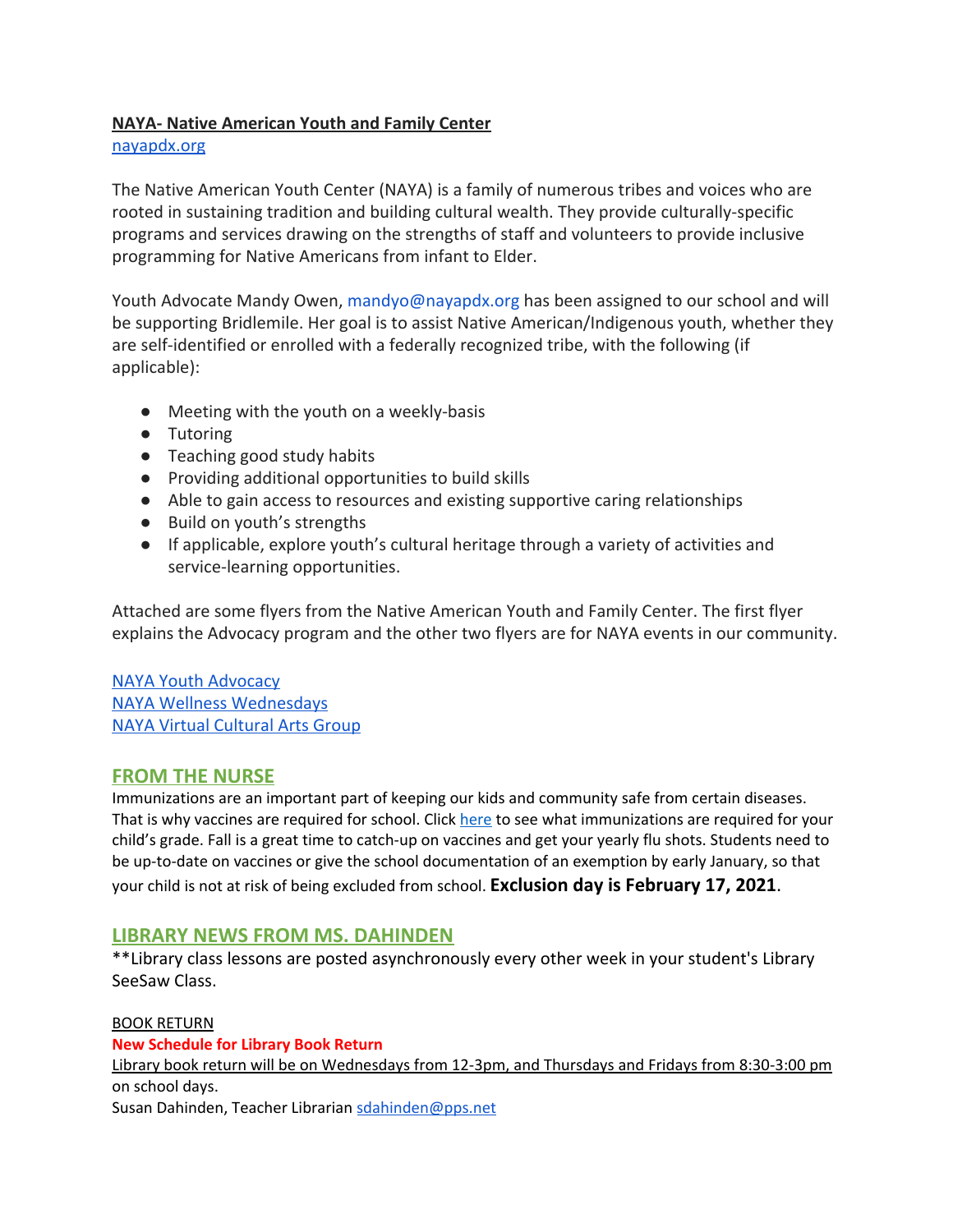# **MESSAGE FROM MR. STENGER**

#### **TAG Nomination forms are now available**

If you are interested in nominating your child as TAG, please contact Mr. Stenger at [pstenger@pps.net](mailto:pstenger@pps.net) and he will provide you with the link to the digital nomination form.

Please note that due to limitations of distance learning, the timeline and process for TAG identification look a bit different this year. Since standardized tests (state OSAS tests, MAP assessments, and 2nd-grade universal screener) have all been on hold since last March, we currently lack the data required to complete a TAG identification for students in grades K-3. While parents can still begin the identification process for those students, be aware that the process will not be completed until some form of testing is resumed.

For parents of 4th and 5th graders interested in beginning the identification process, it is more likely that the process will be able to be completed this fall/winter provided that your student completed the MAP assessment last winter. Applications for 4th and 5th grade students who did not complete the MAP last year will similarly be in process until standardized testing resumes.

Parent nominations for TAG are due by December 4th.

# **PTA/FOUNDATION NEWS**

PTA [newsletter](https://docs.google.com/document/d/e/2PACX-1vQlZCPHtKxqO7qpJwiwgoeaZ1ERHVLgg6z0JNYJMTulwn7xlOVY_X2I1ZV9nntsGHP57LEZ_uSufaFj/pub)

**SCHOLASTIC BOOK FAIR!** We are having a virtual book fair in hopes to replenish your home library or stock up for holiday gifts! The hyperlink will be sent out Friday in our PTA/Foundation Newsletter for the online event. Book fair begins on Monday 11/16 and we've extended it for two weeks!!

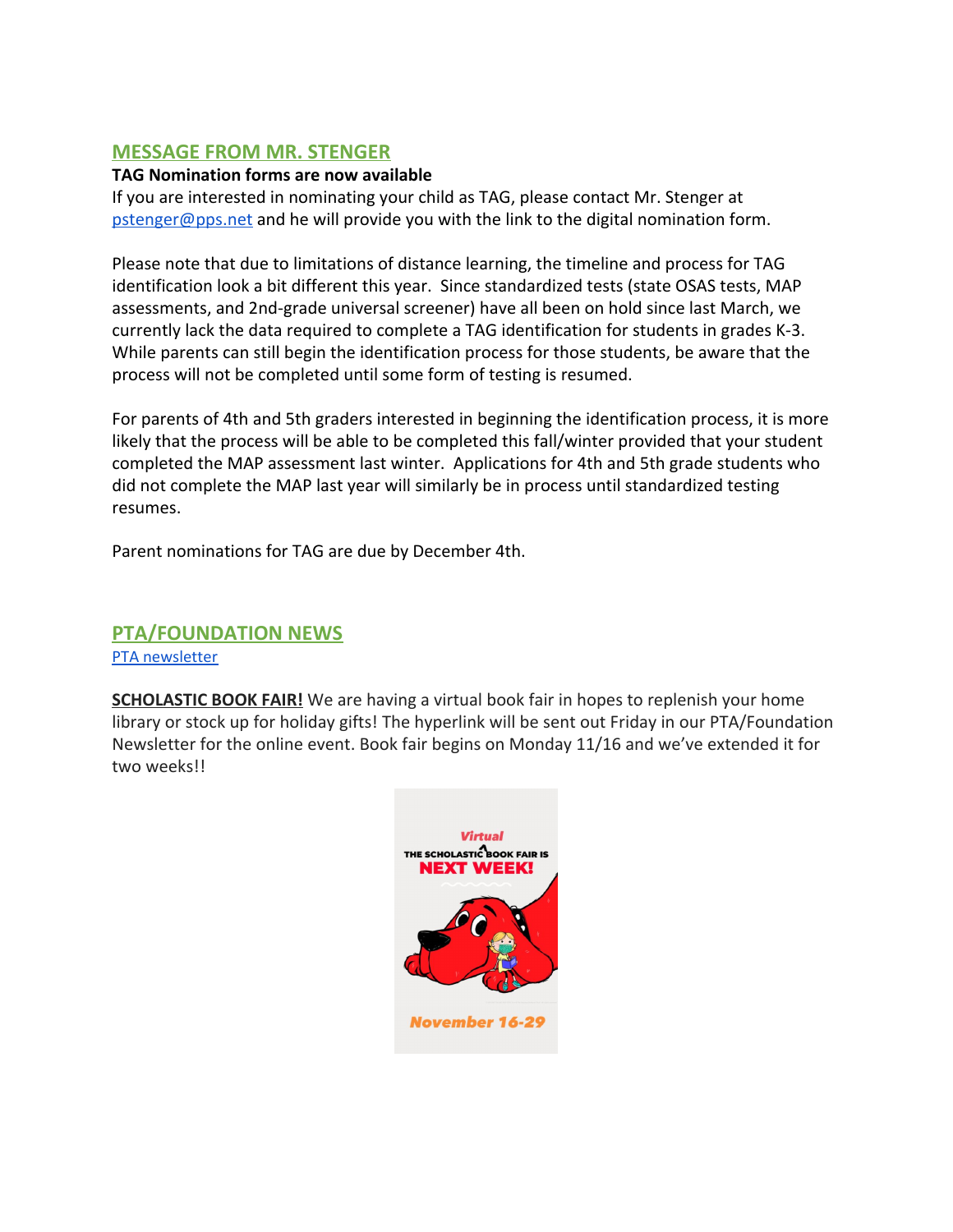

#### **Bridlemile BINGO NIGHT!!**

Bridlemile School and Bridlemile PTA have teamed together to have a Bridlemile BINGO NIGHT (see our beautiful **[Bingo](https://drive.google.com/file/d/1akmHoJNQOALsQ1ix9hIKDXQByEBp0R_d/view?usp=sharing) Night Flyer**) ! Mark your calendar for Friday, November 20th at 6pm. All Bridlemile Families and staff are invited!

#### **How it will work:**

- 1. [Download your virtual BINGO card here!](https://mfbc.us/v/xvrdfw7) One card per person and please download your card before the game begins.
- 2. [Log into the Zoom meeting!](https://pps-net.zoom.us/j/81378511072) The Zoom meeting will begin at 6:00 PM, November 20th and Principal Townsend will be our BINGO caller!
- 3. We'll play several games for fun prizes (provided by the wonderful Bridlemile PTA), and in between games we'll feature some fantastic Bridlemile talent!

We are looking forward to a fun-filled night with the Bridlemile Community and hope you can join us!

Are you a musician? A magician? A juggler? Dancer? We are looking for community talent to share during our Bingo game intermission (or at a future community event)! Please email **volunteer@bridlemileschool.org** with a brief description of your talent!

# **Holiday Greenery Sale Going on Now!**

Bridlemile's 5th grade classes have partnered with Teufel Farms to sell beautiful wreaths, garland, centerpieces, and dwarf Alberta Spruce trees. Shop early! Visit <https://my.cheddarup.com/c/bridlemile-holiday-greenery> to place your order today. **Orders are due by November 15th.**

Greenery will be ready for pickup on December 4th and 5th, most likely at Hamilton Park. Please contact Heather Rosqvist or Kim Mathews with any questions: [holidaygreenery@bridlemileschool.org](mailto:holidaygreenery@bridlemileschool.org)

Jen Moylan (PTA President) [pta@bridlemileschool.org](mailto:pta@bridlemileschool.org) Nick Fischer (Foundation President) [bridlemilefoundation@gmail.com](mailto:bridlemilefoundation@gmail.com)

# **COMMUNITY NEWS**

Oregon Health Plan Free Health [Insurance](https://www.pps.net/cms/lib/OR01913224/Centricity/Domain/4/Back_to_School-OHP_OHIM_Health_Coverage_Flier.pdf) Coverage Flier Saturday Academy Online STEAM Classes for High [Schoolers](https://www.pps.net/cms/lib/OR01913224/Centricity/Domain/75/SA_Fall_2020_Flyers_High_School_Classes.pdf) Saturday Academy Online STEAM Classes for Middle [Schoolers](https://www.pps.net/cms/lib/OR01913224/Centricity/Domain/75/SA_Fall_2020_Flyers_Middle_School_Classes.pdf)